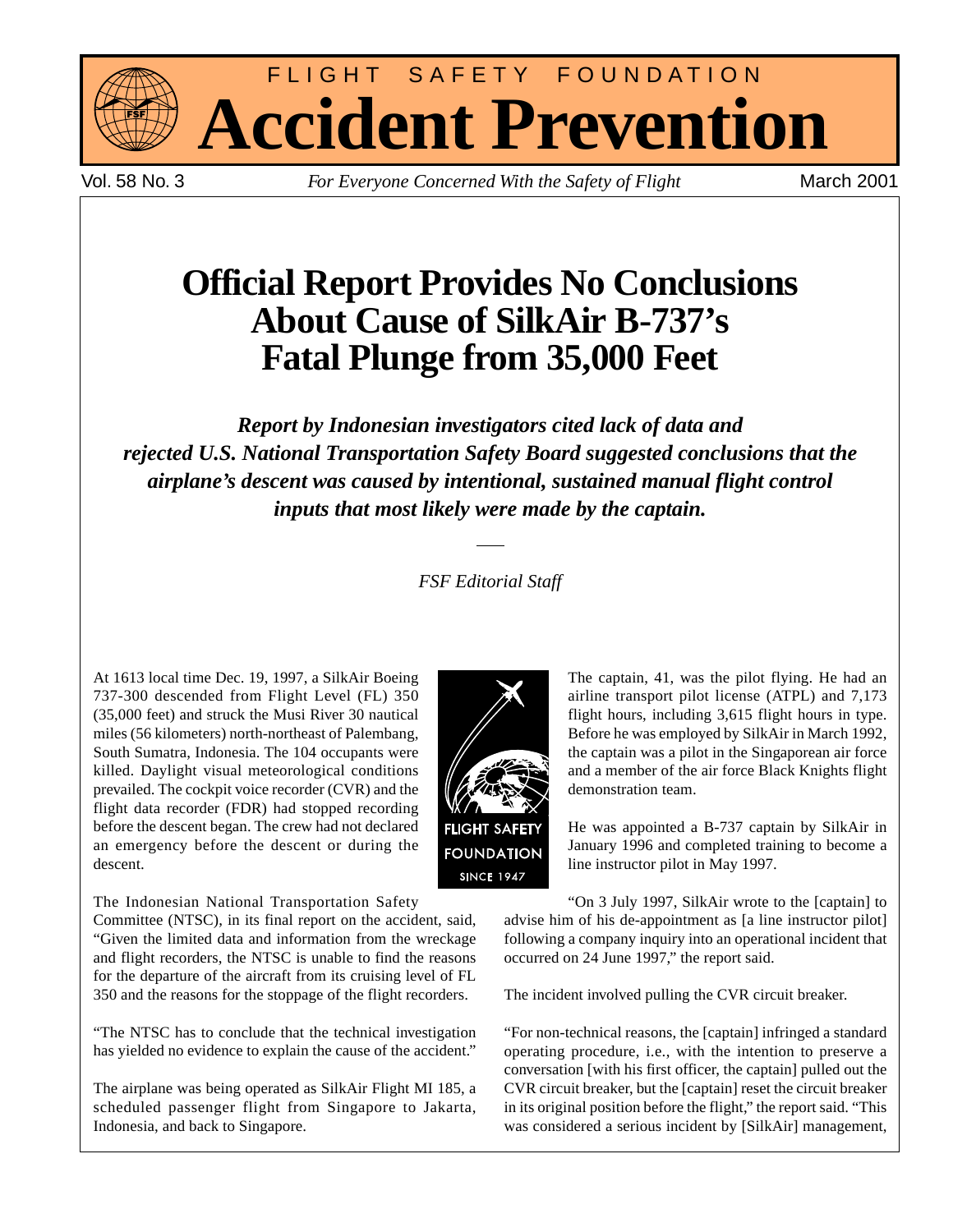

**Boeing 737-300**

The Boeing Co. in 1965 announced the decision to build a short-range, twin-turbofan transport. The aircraft, designated the 737, was designed to use many components and assemblies from the tri-engine B-727. The first B-737 flew in April 1967, and deliveries of the first production model, the B-737-200, began before the end of 1967.

Boeing in 1980 announced plans to build the B-737-300, a larger version that would accommodate more passengers and baggage, and have quieter and more fuel-efficient engines. Fuselage plugs were installed forward of the wing and aft of the wing carry-through structure to increase length by 8.7 feet (2.7 meters). The airplane can accommodate 128 passengers to 149 passengers and 1,068 cubic feet (30.2 cubic meters) of freight, compared with accommodations in the B-737-200 for 115 passengers to 130 passengers and 875 cubic feet (24.8 cubic meters) of freight.

The Pratt & Whitney JT8D-9A engines, each producing 14,500 pounds thrust (64.5 kilonewtons), on the B-737-200 were replaced with CFM International CFM56-B engines, each producing 20,000 pounds thrust (88.97 kilonewtons) on the B-737-300.

The prototype made its first flight in February 1984, and deliveries of production B-737-300s began in November 1984. Maximum standard takeoff weight is 124,500 pounds (56,473 kilograms). Maximum landing weight is 114,000 pounds (51,710 kilograms).

Maximum operating speed is Mach 0.84. Maximum cruising speed at an average cruise weight of 100,000 pounds (45,360 kilograms) at 33,000 feet is 462 knots (856 kilometers per hour [kph]). Economy cruising speed at 33,000 feet is Mach 0.73. Stalling speed in landing configuration at 103,000 pounds (46,720 kilograms) is 102 knots (189 kph).

Source: Jane's All the World's Aircraft

and the [captain] was relieved of his [line instructor pilot] appointment."

The conversation was about a flight that the captain and first officer had made together on March 3, 1997, and had resulted in a go-around that was being investigated by SilkAir. The report said that the captain pulled the CVR circuit breaker to preserve the conversation "as evidence for the ongoing investigation" but then decided to reset the circuit breaker before takeoff.

The captain had been involved in securities trading since 1990. The report said that his net worth decreased from 1994 to 1996 and increased "marginally" in 1997.

"The [captain's] trading activities were stopped on two occasions due to the non-settlement of his [securities-trading] debt," the report said.

His trading activities were stopped from April 9, 1997, through Aug. 15, 1997, and again on Dec. 9, 1997.

"On the morning of 19 December 1997, the [captain] promised … to make a payment when he returned from his flight," the report said. "The [captain] had several loans and debts at the time of the accident. The [captain's] (and immediate family's) monthly income was calculated to be less (about 6 percent) than their monthly expenditure at the time of the accident."

The captain had several insurance policies that provided benefits in the event of his death. The report said that most of the policies were acquired many years before the accident. He was in the process of acquiring a mortgage-insurance policy when the accident occurred.

The captain's family said that his behavior and activities were normal in the days preceding the accident.

"The [captain] was reported to have slept and eaten normally," the report said. "There were no reported changes in his recent behavior. He was organizing his father's birthday party that was planned for 21 December 1997."

The first officer, 23, had a commercial pilot license and 2,502 flight hours, including 3,212 flight hours in type. Before he was employed by SilkAir in September 1996, the first officer studied aviation at Massey University, New Zealand, in 1992 and 1993, and then flew as a B-737 first officer for Garuda Indonesia.

"Other SilkAir pilots described him as an above-average pilot with very good [airplane] handling skills," the report said. "Command trainees sought after the [first officer] to be a support pilot during training because of his skills and good situation awareness. He was described as someone who was professional, followed procedures and was willing to learn."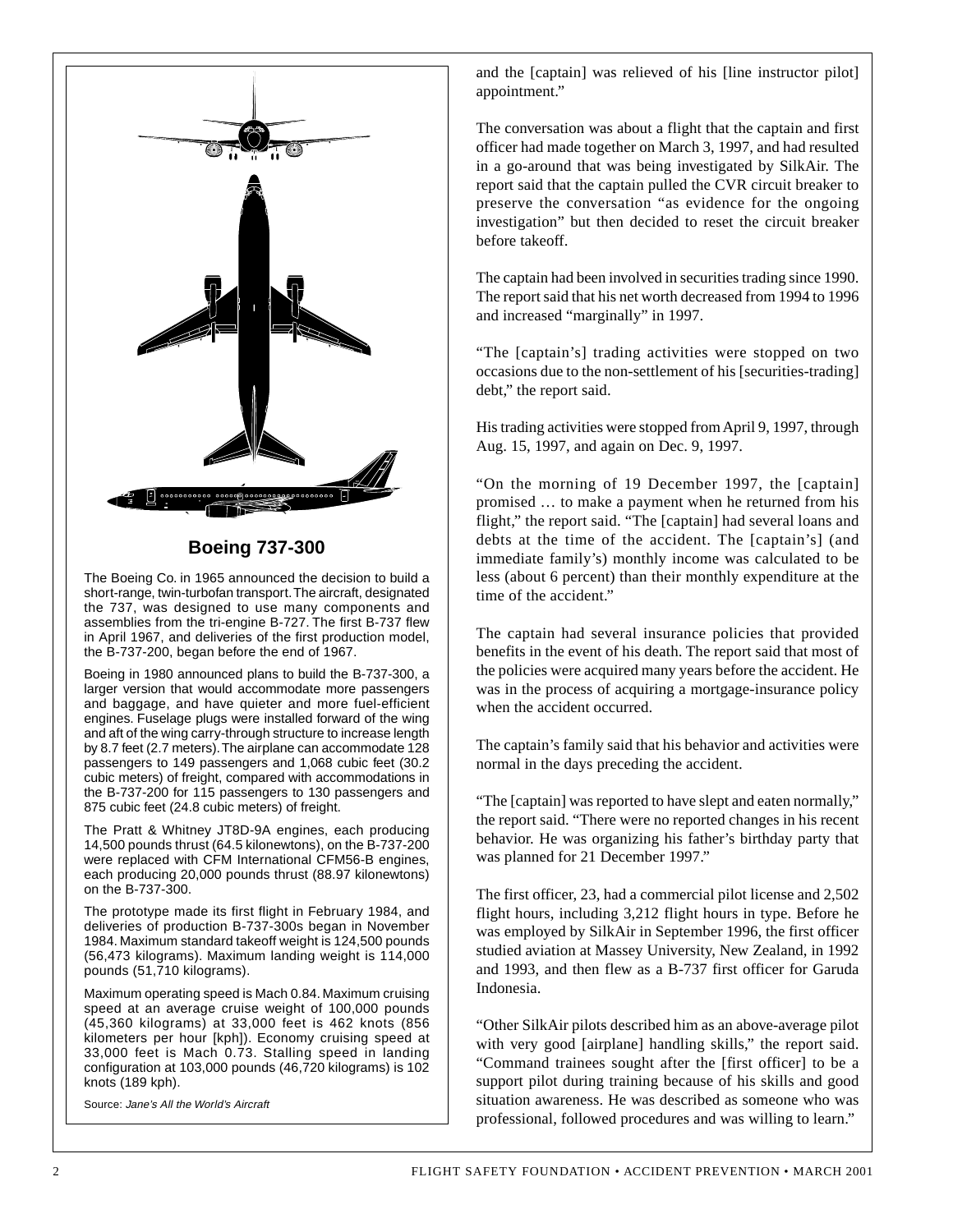The first officer owed money to his parents for initial flight training, but the amount was less than the amount he had accumulated in savings.

"There were no specified repayment terms," the report said. "He was reported to be saving money to further his flight training to qualify for an ATPL."

Associates and friends said that the first officer's activities and behavior were normal in the days preceding the accident.

"On the morning [of the accident], two engineers who knew the [first officer] socially talked with him when the aircraft was being prepared for departure from Singapore," the report said. "They made plans to meet that night. They reported that the [first officer] appeared to be normal and in good spirits."

The captain and the first officer flew together on seven flight sequences in the year preceding the accident.

"The investigation found no evidence to indicate that there had ever been any difficulties in [their] relationship," the report said.

The accident airplane was manufactured in February 1997. At the time of the accident, the airplane had accumulated 2,239 airframe hours and 1,306 airframe cycles, all during operation by SilkAir.

SilkAir (formerly called Tradewinds) is a subsidiary of Singapore Airlines. At the time of the accident, SilkAir operated six B-737s and two Fokker F70s, and employed about 60 pilots and 150 flight attendants.

The report said that the first leg of the accident flight, from Singapore to Jakarta, was normal.

"After completing a normal turn-around in Jakarta, the aircraft departed Soekarno-Hatta International Airport [at 1537] for the return leg," the report said.

The flight crew was told by air traffic control (ATC) to climb to FL 350 and to fly directly toward Palembang. The airplane was above 24,500 feet at 1547 when the crew requested clearance to fly directly to PARDI, a reporting point north of Palembang. ATC told the crew to continue flying directly to Palembang and to report reaching FL 350.

At 1553, the crew reported reaching FL 350 and was cleared by ATC to fly directly to PARDI. The crew conducted the cruise portion of the flight at 0.74 Mach.

At the time, most of South Sumatra was covered partially by cumulus clouds, altocumulus clouds and cirrus clouds. The northern part of South Sumatra was covered by cumulonimbus clouds.

*After the CVR stopped recording, the airplane continued flying at FL 350 for six minutes and 56 seconds.*

The pilot-in-command (PIC) of an airplane en route from Jakarta to Batam at FL 310 (flying approximately two minutes ahead of the accident airplane) said that, because of weather conditions, he requested clearance to fly direct to PARDI.

The PIC of an airplane en route from Jakarta to Singapore at FL 410 (flying approximately eight minutes behind the accident airplane) said that the weather was good, except for a few isolated thunderstorms about 10 nautical miles (19 kilometers) east of the flight track near Palembang.

"He also reported that no turbulence was encountered during his flight, except for the last 5,000 feet of the descent into Singapore," the report said.

The transcript of the CVR recording (see Appendix, page 7) showed that at 1604:55, the captain said, "go back for a while, finish your plate." The report said that this statement indicated that the captain intended to go to the passenger cabin and that he wanted the first officer to finish eating a meal that had been served by a flight attendant. Five seconds later, the captain offered the first officer "some water."

> "At about the same time, several metallic snapping sounds were recorded," the report said. "Analysis of the recording indicated that the metallic snapping sounds were made by a seat-belt buckle striking the floor."

Thirteen seconds later, at 1605:15, the CVR stopped recording. The airplane continued flying at FL 350 for six minutes and 56 seconds.

A transcript of recorded air-ground communications showed that at 1610:18, ATC told the crew that the airplane was abeam Palembang and to contact Singapore Control upon reaching PARDI.

Voice-spectrum analysis showed that the first officer acknowledged the instruction at 1610:26. No further radio transmissions from the crew of Flight MI 185 were recorded.

The FDR stopped recording at 1611:37. Jakarta ATC radar records showed that the accident airplane was at FL 350 at 1612:09.

"The next radar return, eight seconds later, indicated that MI 185 was 400 feet below FL 350, and a rapid descent followed," the report said. "The last recorded radar data, at [1612:41], showed the aircraft at FL 195."

The report said that the airplane's descent trajectory was "extreme" and that parts of the empennage separated, possibly because of aerodynamic flutter, "at a low altitude near [12,000 feet] or below 12,000 feet, while the aircraft was flying at a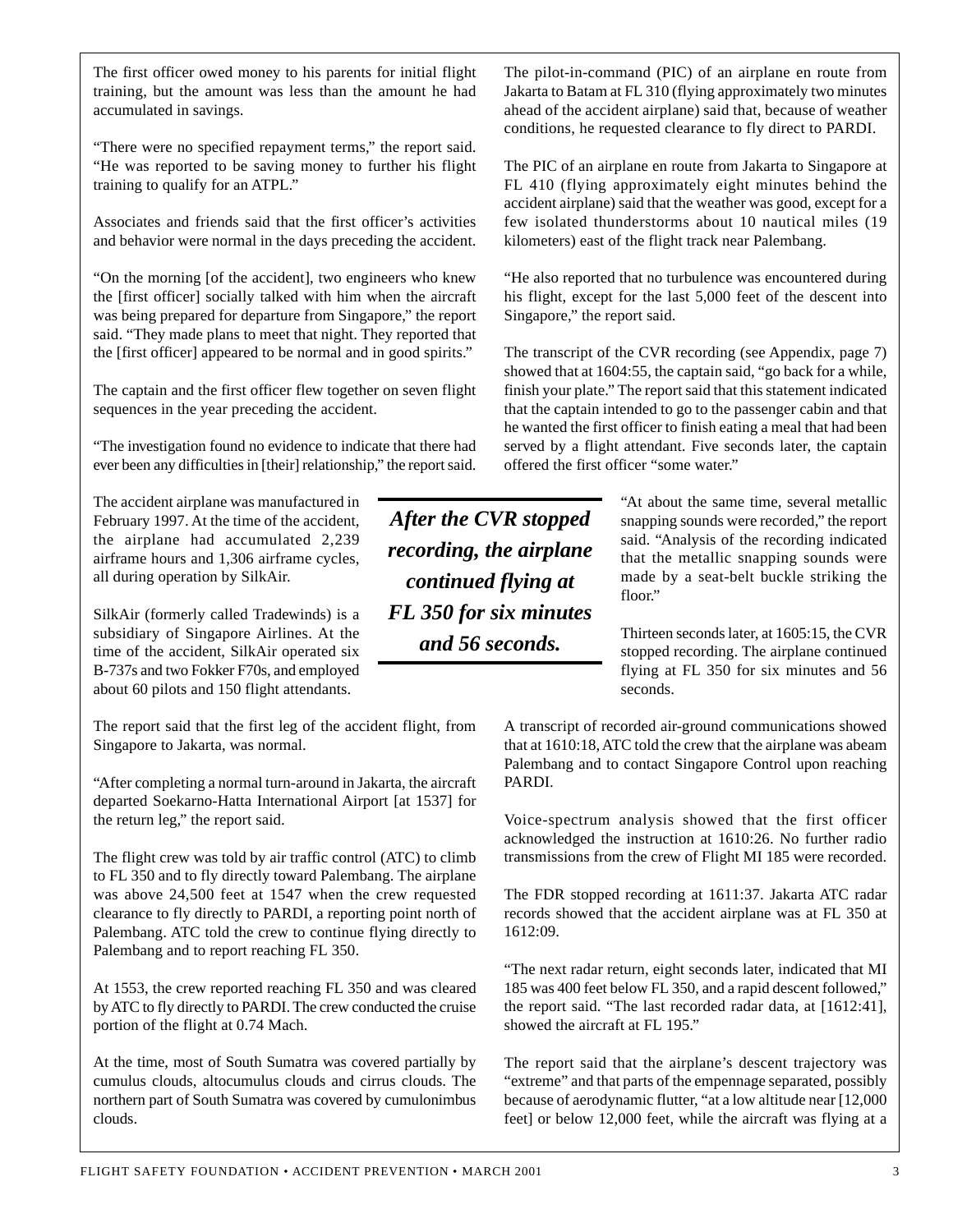high Mach number." The estimated descent speed exceeded 1.2  $V_p$  [1.2 times the airplane's design dive speed].

Portions of rudder skin, sections of the elevators and the outboard sections of the horizontal stabilizers were found on land. The furthest piece of wreckage was found about four kilometers (two nautical miles) from the accident site.

"Except parts of the empennage found on land, most of the wreckage was found buried in the bottom of the Musi River," the report said. "About 73 percent by weight of wreckage was recovered."

The river was about 700 meters (2,297 feet) wide and eight meters (26 feet) deep at the accident site. Most of the aircraft wreckage was found in an area measuring about 60 meters by 80 meters (197 feet by 263 feet).

"Recovery of the wreckage was extremely difficult due to the poor visibility in the water and the fact that a lot of the wreckage had settled and got buried in the mud at the bottom of the river," the report said. "Moreover, there was also a strong tidal current flow.

"Wreckage recovery during the early phases of the recovery operation was done manually by divers from the Indonesian [navy] and Singapore [navy]. The divers had to search for the wreckage by touch and use ropes to bring it to the surface. After a twoweek period, dredging was employed for the recovery operation."

The flight deck instrument panels and circuit-breaker panels were not recovered. Few human remains were recovered; investigators made six positive identifications of airplane occupants.

Tests conducted on the CVR failed to show why the unit stopped recording about seven minutes before the airplane began descending from FL 350.

"The CVR stoppage could have occurred due to a malfunction of the unit, itself, or a loss of power to the unit," the report said. "The loss of power to the unit could [have been caused by a] power interruption to the electronics bus that supplied power to the CVR, a short circuit or overload, CVR circuit breaker pulling or a break in the wiring."

Examination of the CVR by the manufacturer showed that the unit was functioning properly. The electronics bus that supplied power to the CVR continued to supply power to other systems, including the FDR, after the CVR stopped recording.

"Had there been an overload or short circuit, the resultant popping of the CVR circuit breaker in the cockpit would have been recorded as a unique and identifiable sound signature by the CVR," the report said. "There was no such sound signature in the MI 185 CVR recording. This indicates that … no short circuit or overload [caused] the CVR circuit breaker to pop out." Tests showed that the CVR sound signature associated with manual pulling of the CVR circuit breaker is obscured by ambient noise on the flight deck.

"From the limited quantity of wiring recovered, it could also not be determined if a break in the wiring had caused the CVR to stop," the report said. "Thus, the cause of the CVR stoppage could not be concluded."

The report provided no conclusion about what might have caused the FDR to stop recording. The FDR stopped recording about six minutes and 18 seconds after the CVR stopped recording and about 35 seconds before the aircraft began to descend.

"The FDR stoppage could have occurred due to a loss of power supply [or to a] malfunction of the unit, itself," the report said. "The [cause of] stoppage of the FDR could not be determined from the available data."

The airplane's empennage was reconstructed and examined for indications of an in-flight fire or explosion.

"No such evidence was found or observed," the report said. "However, fractures that were examined exhibited overload characteristics."

FDR data showed that the horizontal stabilizer was trimmed to an average of 4.5 units while the airplane was cruising at FL 350. This trim setting causes a nose-up attitude.

"The horizontal stabilizer jackscrew was found in a position equivalent to a horizontal stabilizer trim position of 2.5 units," the report said. "The difference in the trim positions indicated a change of about 2.0 units (degrees) of the horizontal stabilizer position."

Flight-simulator tests showed that a trim change from 4.5 units to 2.5 units would change the airplane's attitude from nose-up to nose-down and that, without action by the flight crew, the airplane would descend from 35,000 feet to 19,500 feet in one minute, 23 seconds.

 "The last five ATC radar points showed a much faster descent of the accident aircraft, i.e., 32 seconds from 35,000 feet to 19,500 feet," the report said. "Therefore, if the simulation was correct, the change of horizontal stabilizer trim position, alone, would not have resulted in the fast descent."

The report said that a horizontal stabilizer trim position of 2.5 units is the maximum nose-down trim position that can be achieved by use of the electric pitch-trim switches on the pilots' control wheels.

Flight simulator tests and computer studies were conducted to determine what might have caused the flight trajectory shown by ATC data recorded during the airplane's descent. The report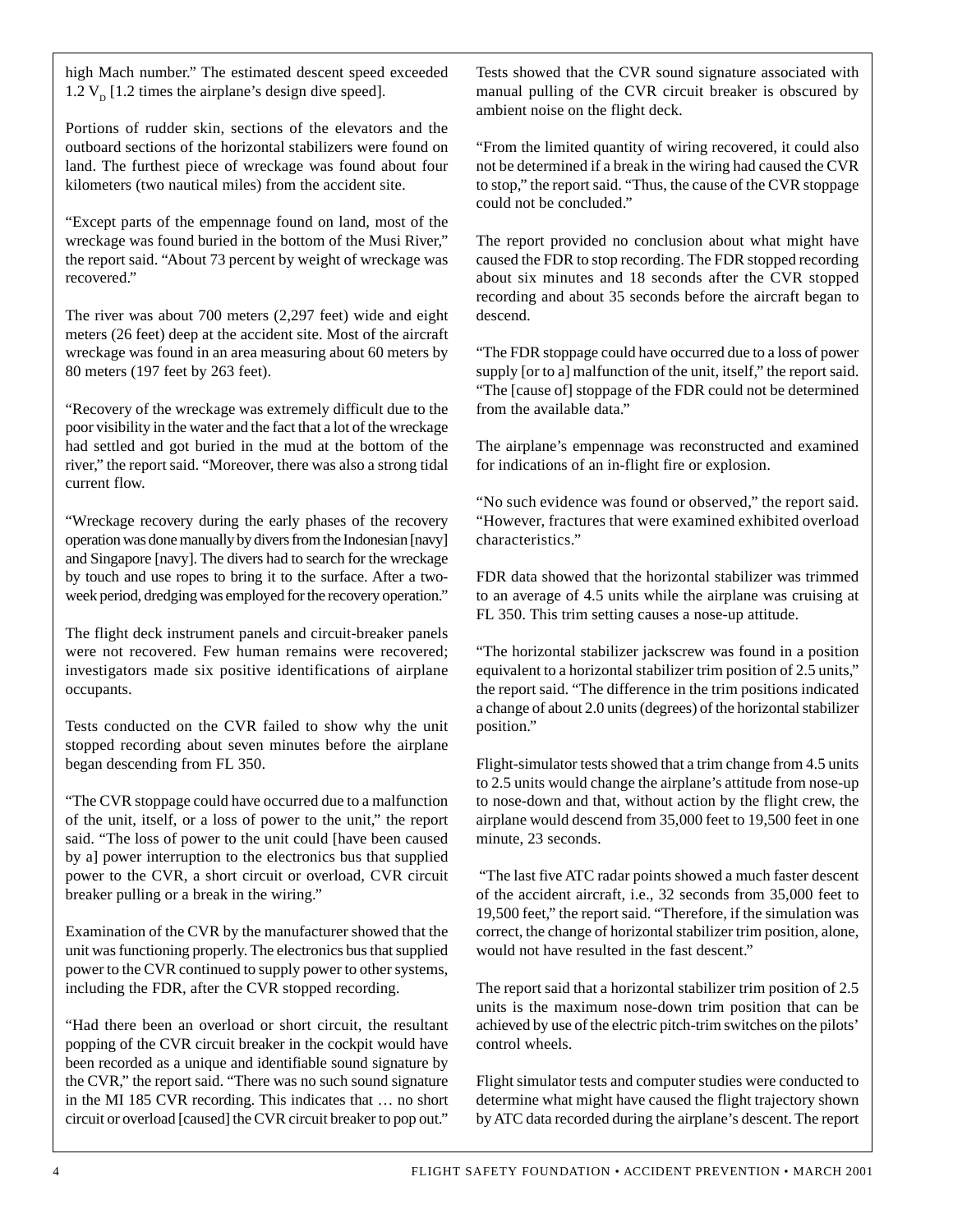said that the results of the flight simulator tests and computer studies were as follows:

- "Any single failure of the primary flight controls, such as hard-over or jamming of aileron, rudder or elevator, did not result in a descent-time history similar to that of the last ATC radar points. In simulations of these flightcontrol-failure conditions, the aircraft could be recovered to normal flight manually;
- "Any single failure of the secondary flight controls, such as hard-over or jamming of the yaw damper or runaway of the stabilizer trim, would not result in a descent-time history similar to that of the last ATC radar points. In simulations of these flight-control-failure conditions, the aircraft could be recovered to normal flight manually;
- "Manipulation of the primary flight controls without horizontal stabilizer trim would result in a descent-time history similar to that of the last ATC radar points. But this required large control-column-input forces and the

aircraft was subjected to a loading exceeding 2g [two times standard gravitational acceleration]. However, if the control-column-input forces were relaxed, in the simulations the aircraft would recover from the steep descent due to its inherent stability; [and,]

• "Among other possibilities, a combination of changing the stabilizer trim from about 4.5 [units] to 2.5 units and an aileron input could result in a descent-time history similar to that of the last ATC radar points. This

simulated descent trajectory would result in the aircraft entering an accelerating spiral and being subjected to a loading of less than 2g. Furthermore, the aircraft would continue in the spiral even when the control forces were relaxed. This would result in a descent at a speed exceeding 1.2  $V_p$ , in agreement with the analysis of the breakup of the empennage."

The report said that examination of the airframe wreckage showed that the airplane was structurally intact until parts of the empennage separated during the descent.

"Examination of the recovered passenger oxygen generators revealed no evidence of activation, from which it is concluded that the aircraft did not experience depressurization in flight," the report said.

About 85 percent by weight of both engines, including all major rotating components, was recovered. Examination of the recovered components showed that the engines were operating at high speed at impact and that no in-flight fire had occurred.

The report said that the findings of the accident investigation were as follows:

- "There was no evidence found of in-flight fire or explosion;
- "From flutter analysis and [from a] wreckagedistribution study, the empennage breakup could have occurred in the range between 5,000 [feet] and 12,000 feet altitude;
- "Examination of engine wreckage indicated that the condition of the engines at impact were not inconsistent with high engine-rotation speed. No indications were found of in-flight high-energy uncontained engine failures. Therefore, the engines were considered to be not a factor contributing to the accident;
- "Examination of the actuators of flight [spoilers] and ground spoilers, trailing[-edge flaps] and leading-edge flaps, as well as engine thrust reversers indicates retracted [positions] or stowed positions of the respective systems; *Examination of the*
	- "Examination of the main rudder power control unit [PCU] (including the servovalve), the yaw damper modulating piston, the rudder trim actuator, the rudder trim and feel centering unit, the standby rudder PCU, the aileron PCUs, the elevator PCUs, and horizontal stabilizer jackscrew components revealed no indications or evidence of pre-impact malfunctions;
	- "Examination of the 370 kilograms [816 pounds] of recovered electrical wires, connectors and circuit boards showed no indication or evidence of corrosion, shorting, burning or arcing in these wires or parts;
	- "The CVR stopped recording at [1605:15.6], and the FDR stopped recording at [1611:33.7]. The examination of the CVR and FDR showed no malfunction of the units. The stoppages could be attributed to a loss of power supply to the units. However, there were no indications or evidence found to conclude on the reasons for the stoppages due to the loss of power. The cause of the CVR and FDR stoppages and the reason for the time difference between the stoppages could not be concluded;
	- "The inspection of the aircraft maintenance records did not reveal any defects or anomalies that could have affected the airworthiness of the aircraft or that may have been a factor contributing to the accident;

*recovered components showed that the engines were operating at high speed at impact and that no in-flight fire had occurred.*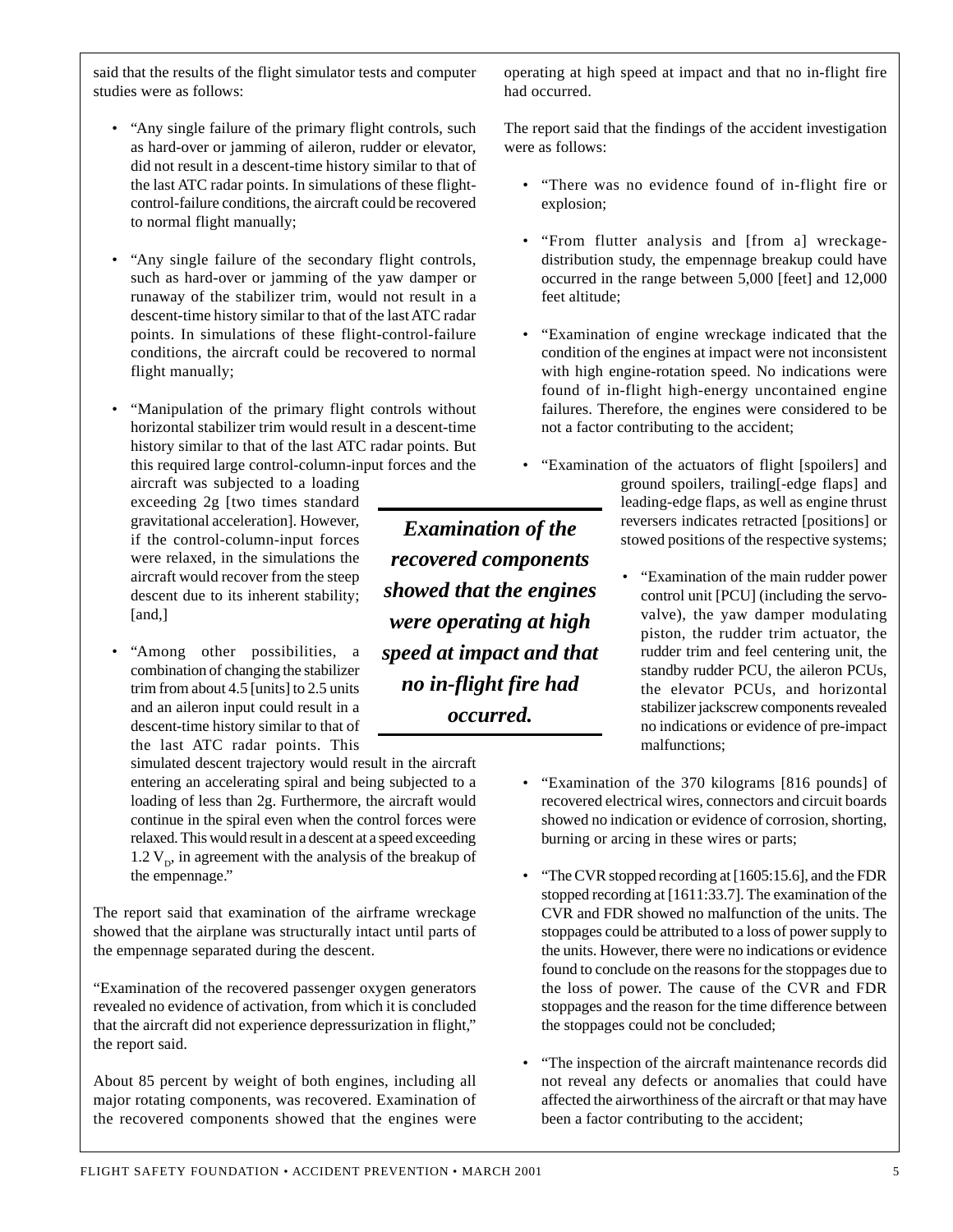- "The horizontal stabilizer trim was found to be in the 2.5-units position, which matched the forward limit of the manual electrical trim;
- "Weather and [ATC] were not factors contributing to the accident;
- "Audio spectral analyses [of ATC] communications and the accident CVR indicate that the last communication from MI 185 at [1610:26], occurring at a position approximately abeam Palembang, was performed by the [first officer];
- "The examination of the flight deck noise and sounds concludes that the metallic snap recorded on the CVR was made by a seat-belt buckle hitting against a metal surface;
- "Based on flight simulations, it was observed that the simulated descent trajectory resulting from any single failure of flight control or autopilot system would not match the radar data;
- "Based on the same flight simulations, it was also observed that the trajectory shown by the radar data could have been, among other possibilities, the result of the combination of lateral [control inputs] and longitudinal [control] inputs together with the horizontal stabilizer trim input to its forward manual electrical trim limit of 2.5 units;
- "Both pilots were properly trained, licensed and qualified to conduct the flight;
- "There was no evidence found to indicate that the performance of either pilot was adversely affected by any medical [condition] or physiological condition;
- "Interviews with respective superiors, colleagues, friends and family revealed no evidence that [the] flight crewmembers had changed their normal behavior prior to the accident;
- "There was no evidence found to indicate that there were any difficulties in the relationship between the two pilots either during [the accident flight] or before the accident flight, or [that they] had been experiencing noteworthy difficulties in any personal relationships (family and friends);
- "Until the stoppage of the CVR, the pilots conducted the flight in a normal manner and conformed to all requirements and standard operating procedures;
- "Although a flight attendant had been in the cockpit previously, after the last meal service and until the stoppage of the CVR, there was no indication that

anyone else was in the cockpit other than the two pilots;

- "In the final seconds of the CVR recording, the [captain] voiced his intention to leave the flight deck; however, there were no indications or evidence that he had left [the flight deck];
- "Interviews and records showed that in 1997, the [captain] had experienced a number of flight-operationsrelated events, one of which resulted in his being relieved of his [line instructor pilot] position;
- "The [captain] was involved in stock-trading activities, but no conclusions could be made indicating that these activities had influenced his performance as a pilot; [and,]
- "From the data available to the NTSC, there was no evidence found to indicate if the mortgage policy taken out by the [captain] in connection with his housing loan has any relevance to the accident."

Based on these findings, the NTSC made the following recommendations:

- "The ICAO [International Civil Aviation Organization] FLIREC [Flight Recorder] Panel [should] undertake a comprehensive review and analysis of [FDR] and [CVR] systems design philosophy … . The purpose of the review and analysis would be to identify and rectify latent factors associated with stoppage of the recorders in flight and, if needed, to propose improvements to ensure recording until time of occurrence;
- "To facilitate the recovery of flight recorders after impact into water, a review of flight-recorder design philosophy [should] be undertaken by the equipment manufacturers to ensure that the underwater locator beacons (ULBs) are fitted to the flight recorders in such a manner that the ULBs would not be separated from the recorders in an accident;
- "The ICAO FLIREC Panel [should] recommend [that] aircraft [manufacturers] and equipment manufacturers include recording of actual displays as observed by pilots, in particular for CRT [cathode ray tube] display panels;
- "A review of flight crew training syllabuses [should] be undertaken by aircraft manufacturers to include recovery from high-speed flight upsets beyond the normal flight envelope. The purpose of developing the additional training is to enhance pilot awareness [of] the possibility of unexpected hazardous flight situations;
- "A review of aircraft autoflight systems [should] be undertaken by aircraft [manufacturers] and equipment manufacturers to provide all passenger aircraft with autoflight systems that could prevent an aircraft from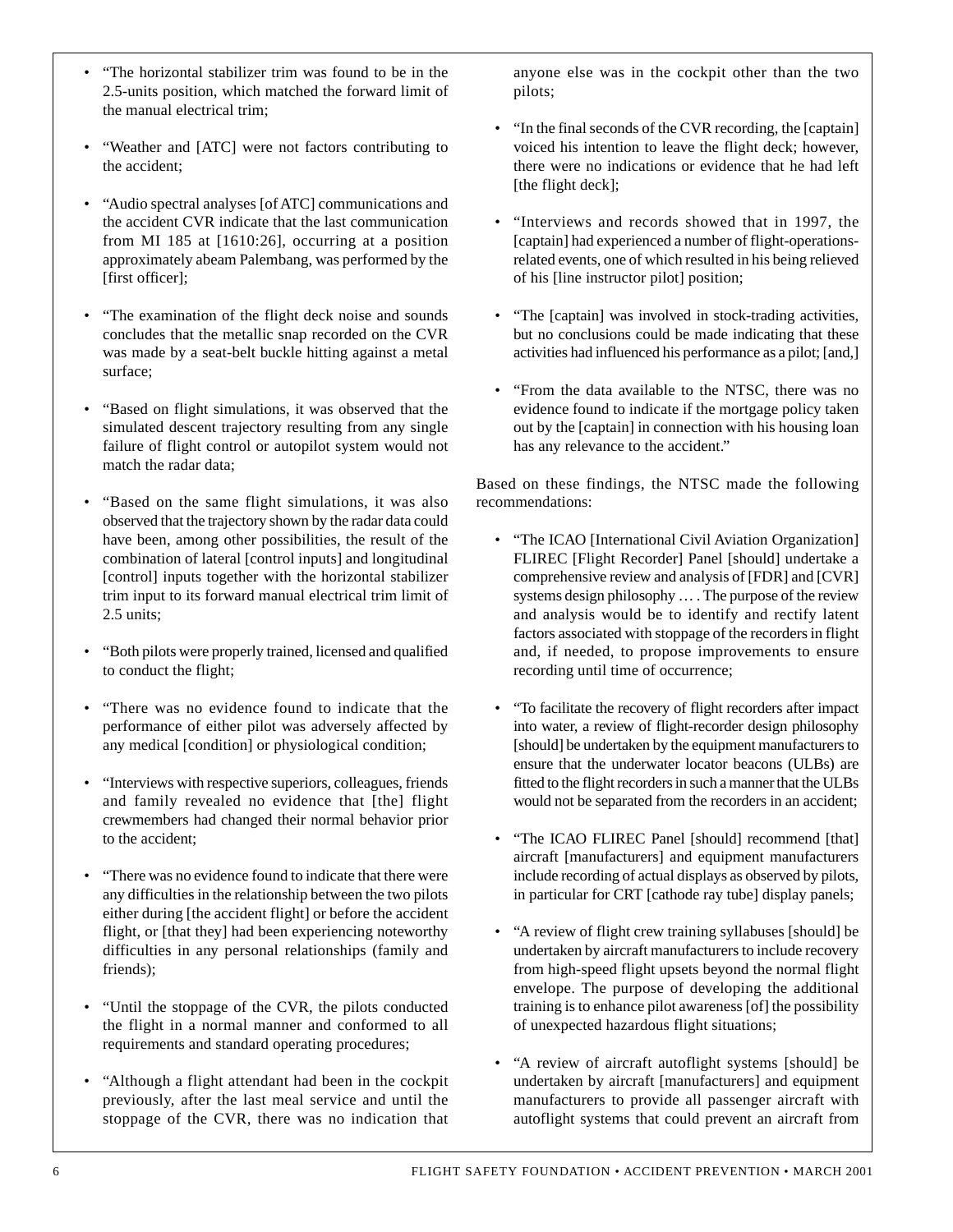flying beyond the high-speed limit of its flight envelope. Such autoflight systems [should] limit the rate of descent of the aircraft to a certain value that [is] operationally safe; [and,]

• "A regional investigation framework for cooperation in aircraft accident investigations [should] be established to enable fast mobilization of resources and coordination of activities to support those states that do not have the resources and facilities to do investigations on their own."

The NTSC's final accident report included comments by the U.S. National Transportation Safety Board (NTSB), which participated in the investigation. NTSB's comments were based on information that was included in the NTSC's draft final accident report.

NTSB said, "Of greatest concern are the statements in the draft final report that the 'NTSC is unable to find the reasons for the departure of the aircraft from its cruising level of FL 350 and the reasons for the stoppage of the flight recorders' and that the 'investigation has yielded no evidence to explain the cause of the accident.'

"The examination of all of the factual evidence is consistent with the conclusions that no airplane-related mechanical malfunctions or failures caused or contributed to the accident and [that] the accident can be explained by intentional pilot action — specifically:

- "The accident airplane's flight profile is consistent with sustained manual nose-down flight control inputs;
- "The evidence suggests that the [CVR] was intentionally disconnected;
- "Recovery of the airplane [by the flight crew] was possible but [was] not attempted; and,
- "It is more likely that the nose-down flight control inputs were made by the captain than by the first officer."

NTSC, in its final report, said that factual information gathered during the investigation did not support NTSB's conclusions.♦

[FSF editorial note: This article, except where specifically noted, is based on the Indonesian National Transportation Safety Committee's *Aircraft Accident Report: SilkAir Flight MI 185, Boeing B737-300, 9V-TRF, Musi River, Palembang, Indonesia, 19 December 1997*. The 240-page report contains photographs, diagrams and appendixes.]

# **Appendix Cockpit Voice Recorder Transcript, SilkAir Flight MI 185, Dec. 19, 1997**

|                                                                                                                                      |               | [FSF editorial note: The following transcript begins after the captain                                                   | 1547:30 | <b>CTR</b> | SilkAir one eight five, confirm.                                                         |
|--------------------------------------------------------------------------------------------------------------------------------------|---------------|--------------------------------------------------------------------------------------------------------------------------|---------|------------|------------------------------------------------------------------------------------------|
|                                                                                                                                      |               | makes a public-address announcement. The transcript is as it<br>appears in the Indonesian National Transportation Safety | 1547:31 | $RDO-2$    | affirm, SilkAir one eight five climbing three<br>five zero, requesting direct Pardi.     |
| Committee (NTSC) report, except for minor column rearrangement<br>and minor editing for consistency and style. All times are local.] |               |                                                                                                                          | 1547:38 | <b>CTR</b> | one eight five stand by direct Pardi, direct<br>papa lima bravo, report three five zero. |
| $CAM = Cockpit$ area microphone                                                                                                      |               |                                                                                                                          | 1547:43 | $RDO-2$    | direct Palembang, wilco, SilkAir one eight                                               |
| $RDO = Radio transmission from accident aircraft$                                                                                    |               |                                                                                                                          |         |            | five.                                                                                    |
| $\mathbf{-1}$ = Voice (or position) identified as captain                                                                            |               |                                                                                                                          | 1547:50 | $CAM-1$    | $^\ast$ .                                                                                |
| $=$ Voice (or position) identified as first officer<br>$-2$                                                                          |               |                                                                                                                          | 1547:52 | $CAM-3$    | * would you like to have some sandwich.                                                  |
| $=$ Voice identified as flight attendant<br>$-3$                                                                                     |               |                                                                                                                          | 1547:55 | $CAM-1$    | drinks ah.                                                                               |
| $=$ Unintelligible word(s)<br>∗                                                                                                      |               |                                                                                                                          | 1547:56 | $CAM-3$    | $^\ast$                                                                                  |
| $=$ NTSC editorial insertion<br>$\perp$                                                                                              |               |                                                                                                                          | 1547:57 | $CAM-1$    | tau hueh chui. [soya drink]                                                              |
| <b>Time</b>                                                                                                                          | <b>Source</b> | Content                                                                                                                  | 1547:57 | $CAM-3$    | tau hueh chui.                                                                           |
| 1546:04                                                                                                                              | $CAM-1$       | I'm back with you.                                                                                                       | 1547:59 | $CAM-2$    | I'll have an ice lemon tea.                                                              |
| 1546:05                                                                                                                              | $CAM-2$       | okay.                                                                                                                    | 1548:00 | $CAM-3$    | ice lemon tea, do you want the sandwich                                                  |
| 1547:01                                                                                                                              | $RDO-2$       | SilkAir one eight five passing two four zero.                                                                            |         |            | too.                                                                                     |
| 1547:07                                                                                                                              | <b>CTR</b>    | SilkAir one eight five, contact Jakarta upper,                                                                           | 1548:03 | $CAM-2$    | what kind.                                                                               |
|                                                                                                                                      |               | one three two decimal seven.                                                                                             | 1548:04 | $CAM-3$    | we have egg mayonnaise and chicken *.                                                    |
| 1547:13                                                                                                                              | $RDO-2$       | one three two seven, SilkAir one eight five.                                                                             | 1548:08 | $CAM-2$    | just a couple thanks, nice clear day.                                                    |
| 1547:21                                                                                                                              | $RDO-2$       | Jakarta, SilkAir one eight seven climbing,<br>passing two five five, two four five<br>correction.                        | 1548:12 | <b>CAM</b> | [sound of door closing].                                                                 |
|                                                                                                                                      |               |                                                                                                                          | 1548:16 | $CAM-1$    | yeah.                                                                                    |
|                                                                                                                                      |               |                                                                                                                          |         |            |                                                                                          |